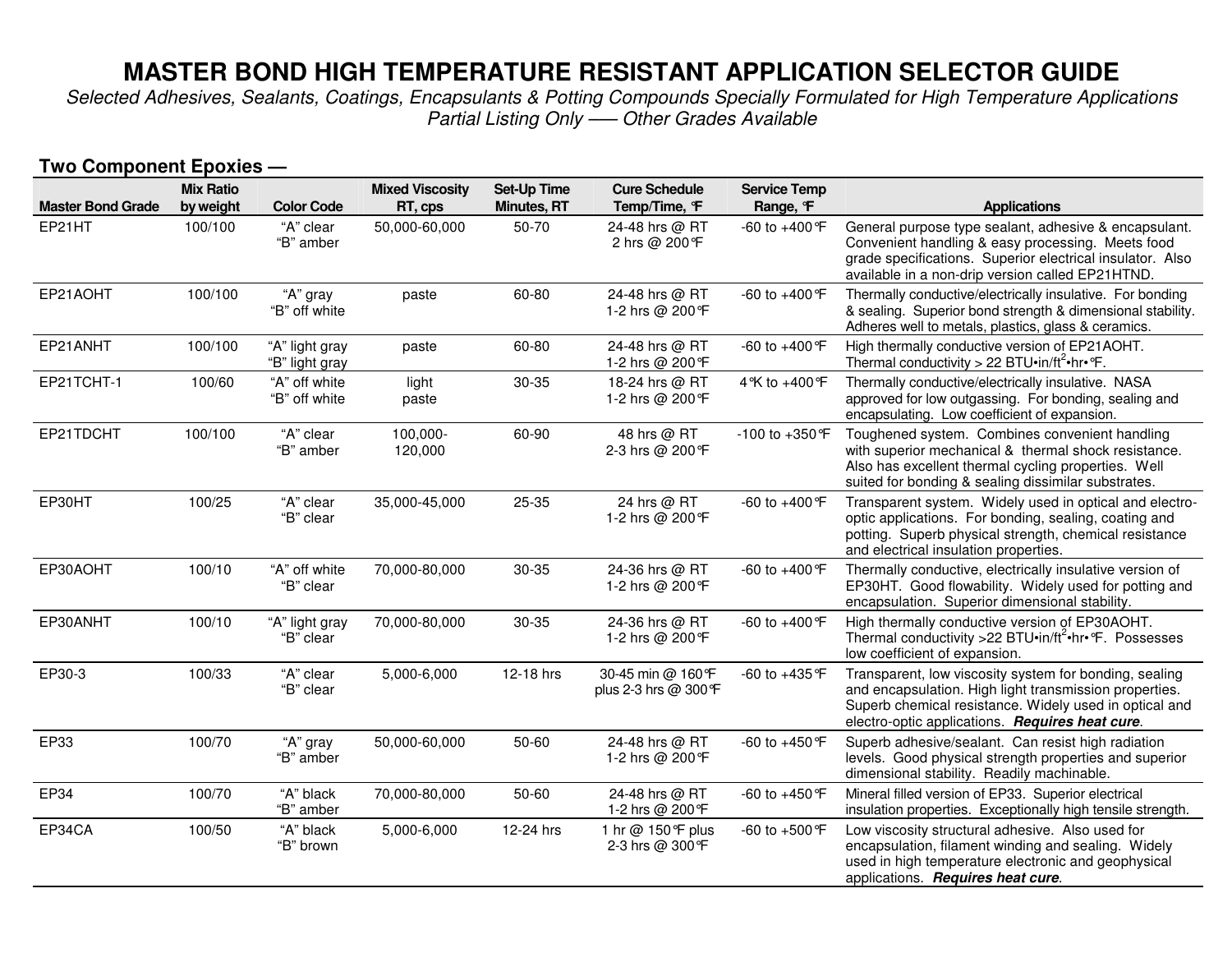#### **Two Component Epoxies —**

| <b>Master Bond Grade</b> | <b>Mix Ratio</b><br>by weight | <b>Color Code</b>             | <b>Mixed Viscosity</b><br>RT, cps | <b>Set-Up Time</b><br><b>Minutes, RT</b> | <b>Cure Schedule</b><br>Temp/Time, F                      | <b>Service Temp</b><br>Range, F | <b>Applications</b>                                                                                                                                                                                                                 |
|--------------------------|-------------------------------|-------------------------------|-----------------------------------|------------------------------------------|-----------------------------------------------------------|---------------------------------|-------------------------------------------------------------------------------------------------------------------------------------------------------------------------------------------------------------------------------------|
| EP35                     | 100/70                        | "A" gray<br>"B" amber         | 70,000-80,000                     | 50-60                                    | 24-48 hrs @ RT<br>1-2 hrs @ 200 °F                        | -60 to +450 °F                  | Specially filled version of EP33. Enhanced dimensional<br>stability. High compressive strength.                                                                                                                                     |
| EP39MHT                  | 100/100                       | "A" clear<br>"B" amber        | 2,000-3,000                       | 90-100                                   | 24-48 hrs @ RT<br>1-2 hrs @ 200 °F                        | -80 to +450 °F                  | Toughened, very low viscosity adhesive, sealant and<br>encapsulant. Outstanding thermal cycling properties as<br>well as thermal and mechanical shock resistance.<br>Superior chemical resistance profile.                          |
| EP42HT                   | 100/40                        | "A" clear<br>"B" amber        | 8,000-10,000                      | $35 - 45$                                | 24-36 hrs @ RT<br>2-3 hrs @ 150°F                         | -60 to +435 °F                  | Widely used for medical device & repair applications.<br>USP Class VI approved. For bonding, sealing, coating<br>& potting. Resists repeated chemical, ETO, radiation &<br>steam sterilization. Also available in black (Class VI). |
| EP45HT                   | 100/30                        | "A" clear<br>"B" brown        | 40,000-50,000                     | 12-24 hrs                                | 1 hr @ 150 °F plus<br>2-3 hrs @ 300 °F                    | -80 to +500 °F                  | High performance adhesive, sealant and encapsulant.<br>Marvelous temperature and chemical resistance.<br>Available in a non-drip version called EP45HTND-2.<br>Meets MMM-A-132 type III. Requires heat cure.                        |
| EP51HT                   | 100/100                       | "A" clear<br>"B" tan          | 60,000-70,000                     | 5 min                                    | 4-6 hrs @ RT                                              | -60 to +350 °F                  | Easy to use, higher heat resistant version of EP51<br>"5 minute" type epoxy. Easily processable.                                                                                                                                    |
| EP65HT-1                 | 100/10                        | "A" clear<br>"B" dark purple  | 60,000-70,000                     | $3-5$                                    | 20-30 min @ RT                                            | -60 to +400 °F                  | Ultra-fast curing, heat resistance epoxy. Features high<br>bond strength to a wide variety of substrates. NASA low<br>outgassing approved. Available in a convenient manual<br>dispensing gun system.                               |
| EP76MHT                  | 100/100                       | "A" gray<br>"B" gray          | paste                             | 45-60                                    | 24-48 hrs @ RT<br>2 hrs @ 200 °F                          | -60 to +400 °F                  | Easy to use, electrically conductive adhesive/sealant.<br>Nickel filled. Volume resistance 5-10 ohm-cm.                                                                                                                             |
| EP112                    | 100/80                        | "A" clear<br>"B" clear        | 300-400                           | >24 hrs                                  | 2-3 hrs @ 200 °F plus<br>6-10 hrs @ 300°F                 | -60 to 500 °F                   | Extraordinary electrical insulation properties. Clear, very<br>low viscosity sealant, encapsulant & impregnant.<br>Superb non-yellowing properties. Requires heat cure.                                                             |
| EP121CL                  | 100/80                        | "A" clear<br>"B" clear        | 2,000-3,000                       | >24 hrs                                  | 2-3 hrs @ 200 °F<br>plus 6-8 hrs @ 300 °F                 | -60 to 500 °F                   | Low viscosity potting, sealing and impregnation system.<br>Very low dielectric constant and dissipation factor.<br>Excellent optical clarity. Requires heat cure.                                                                   |
| <b>EP121AO</b>           | 100/80                        | "A" white<br>"B" white        | 35,000-45,000                     | 12-24 hrs                                | 3 hrs @ 200°F plus<br>8-10 hrs @ 300 °F                   | -60 to 500 °F                   | Thermally conductive, electrically isolating version of<br>EP121CL. Low viscosity and good flowability. For<br>potting, casting & encapsulation. Requires heat cure.                                                                |
| EP125                    | 100/50                        | "A" gray<br>"B" yellow powder | paste                             | not applicable                           | 1 hr @ 180 °F plus<br>1 hr @ 300 °F plus<br>2 hrs @ 400°F | -60 to 600 °F                   | Super-high temperature resistant system. Capable of<br>resisting 600°F service temperatures. Unsurpassed<br>chemical resistance. Requires heat cure.                                                                                |
| Supreme 11HT             | 100/100                       | "A" gray<br>"B" tan           | 125,000-<br>135,000               | 20-30                                    | 18-24 hrs @ RT<br>30-45 min @ 200°F                       | -100 to +400 °F                 | Easily processable, toughened adhesive/sealant.<br>Excellent thermal cycling properties. Superior thermal<br>shock & mechanical impact resistance. Bonds well to a<br>wide variety of substrates, particularly metals.              |
| Supreme 11AOHT           | 100/100                       | "A" gray<br>"B" white         | paste                             | 25-50                                    | 24-36 hrs @ RT<br>1 hr @ 200°F                            | -100 to +400 °F                 | Thermally conductive version of Supreme 11HT.<br>Convenient 1 to 1 mix ratio. Good electrical insulation<br>properties. Superior resistance to thermal cycling with<br>substrates that have differing coefficients of expansion.    |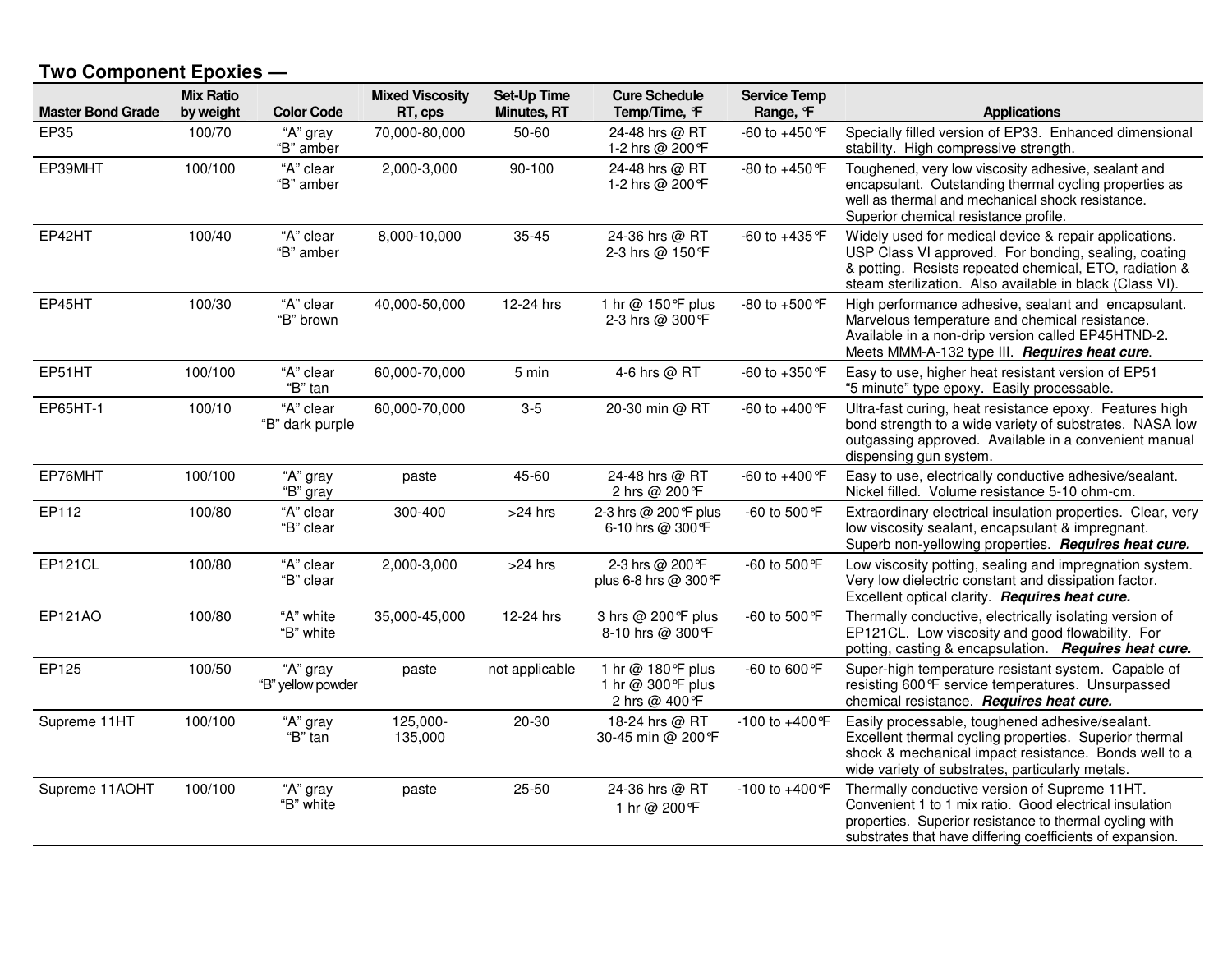## **Two Component Epoxies —**

| <b>Master Bond Grade</b> | <b>Mix Ratio</b><br>by weight | <b>Color Code</b>        | <b>Mixed Viscosity</b><br>RT, cps | Set-Up Time<br><b>Minutes, RT</b> | <b>Cure Schedule</b><br>Temp/Time, F  | <b>Service Temp</b><br>Range, F | <b>Applications</b>                                                                                                                                                                                                                    |
|--------------------------|-------------------------------|--------------------------|-----------------------------------|-----------------------------------|---------------------------------------|---------------------------------|----------------------------------------------------------------------------------------------------------------------------------------------------------------------------------------------------------------------------------------|
| Supreme 11ANHT           | 100/100                       | "A" gray<br>"B" white    | paste                             | $25 - 50$                         | 24-36 hrs @ RT<br>1 hr @ 200°F        | $-100$ to $+400$ °F             | High thermally conductive version of Supreme 11AOHT<br>(thermal conductivity exceeds 22 BTU.in/ft <sup>2</sup> .hr.ºF).<br>Convenient 1 to 1 mix ratio. Good electrical insulation<br>properties. Bonds well to dissimilar substrates. |
| Supreme 45HT             | 100/30                        | "A" tan<br>"B" brown     | 65,000-75,000                     | 12-24 hrs                         | 1 hr @ 150°F plus<br>2-3 hrs @ 300 °F | -80 to +450 °F                  | Toughened version of EP45HT. Bonds well to dissimilar<br>substrates. Excellent thermal cycling properties and<br>mechanical shock resistance. Also available in a paste<br>version, Supreme 45HTND-2. Requires heat cure.              |
| Supreme 45HTQ            | 100/30                        | "A" tan<br>"B" brown     | 100.000-<br>120,000               | 12-24 hrs                         | 1 hr @ 150°F plus<br>3-4 hrs @ 300 °F | $-80$ to $+450$ °F              | Structural adhesive and potting system. Mineral filled<br>version of Supreme 45HT. Enhanced dimensional<br>stability. <b>Requires heat cure.</b>                                                                                       |
| SteelMaster 43HT         | 100/20                        | "A" dark gray<br>"B" tan | thixotropic<br>paste              | 20-30                             | 24 hrs @ RT<br>1-2 hrs @ 200 °F       | $-60$ to $+400$ °F              | Stainless steel filled system. Excels at repairing and<br>rebuilding metallic parts. Also outstanding for bonding<br>carbide to steel. Superb machinability. Ultra-high<br>compressive strength.                                       |

## **One Component Epoxies —**

| <b>Master Bond Grade</b> | <b>Viscosity</b><br>RT, cps | <b>Color Code</b>  | <b>Storage</b><br><b>Stability, RT</b>       | <b>Cure Schedule</b><br>Temp/Time, °F                                                       | <b>Service Temp</b><br>Range, F | <b>Applications</b>                                                                                                                                                                                                                                                 |
|--------------------------|-----------------------------|--------------------|----------------------------------------------|---------------------------------------------------------------------------------------------|---------------------------------|---------------------------------------------------------------------------------------------------------------------------------------------------------------------------------------------------------------------------------------------------------------------|
| EP3HT                    | >250,000                    | yellow to<br>brown | 6 months                                     | 20-30 min @ 250 °F<br>5-10 min @ 300 °F                                                     | -60 to 400 °F                   | Fast curing general purpose type adhesive/sealant. Outstanding<br>mechanical and electrical properties. Good durability. Ideal for<br>varied manufacturing applications.                                                                                            |
| EP3HTFL                  | >150,000                    | vellow to<br>amber | 3 months@75°F<br>6 months@40 $\textdegree$ F | 20-30 min @ 250°F<br>5-10 min @ 300 °F                                                      | -100 to 350 °F                  | Flexibilized version of EP3HT. For bonding, sealing, potting &<br>encapsulating. Superior thermal & mechanical shock resistance.<br>Withstands severe thermal cycling. Good electrical properties.                                                                  |
| EP3RR-1                  | 120,000-<br>150,000         | light yellow       | 3 months@75°F<br>6 months@40 $\textdegree$ F | 20-30 min @ 220-230 °F<br>5-10 min @ 300 °F                                                 | -60 to 400 °F                   | For potting & underfill applications. Excellent toughness along<br>with good thermal conductivity and heat resistance. Unique<br>feature of being castable over 1 inch thick.                                                                                       |
| EP11HT                   | 150,000-<br>160,000         | tan                | 6 months                                     | 90-120 min @ 250 °F<br>60-90 min @ 300 °F                                                   | -60 to 400 °F                   | High temperature resistant structural adhesive. Good thermal and<br>dimensional stability. High tensile shear strength.                                                                                                                                             |
| EP <sub>13</sub>         | paste                       | gray               | 6 months                                     | 60-90 min @ 300-350 °F                                                                      | -60 to 450 °F                   | High performance structural adhesive. Exceptional physical<br>properties especially compressive strength. Good dimensional<br>stability. Readily machinable. No-drip application feature.                                                                           |
| EP <sub>19HT</sub>       | 600                         | amber<br>clear     | 4 months                                     | 60 min @ 250 °F<br>45 min @ 300 °F                                                          | -60 to 400 °F                   | Low viscosity impregnant, coating and laminating epoxy with good<br>mechanical and electrical insulation properties. Frequently used<br>to impregnate graphite and for transformer steel laminations.                                                               |
| EP36                     | semi-solid                  | tan                | 6 months                                     | melts at 180 °F, cures at<br>250-300 °F for 90-120<br>minutes, uncured<br>material reusable | $-100$ to 500 °F                | B stage epoxy system. Primarily for potting. Offers a unique<br>combination of superb heat resistance with high flexibility and<br>elongation. Excellent flowability. Good dielectrics. Exceptional<br>thermal cycling properties. Passes Class H insulation specs. |